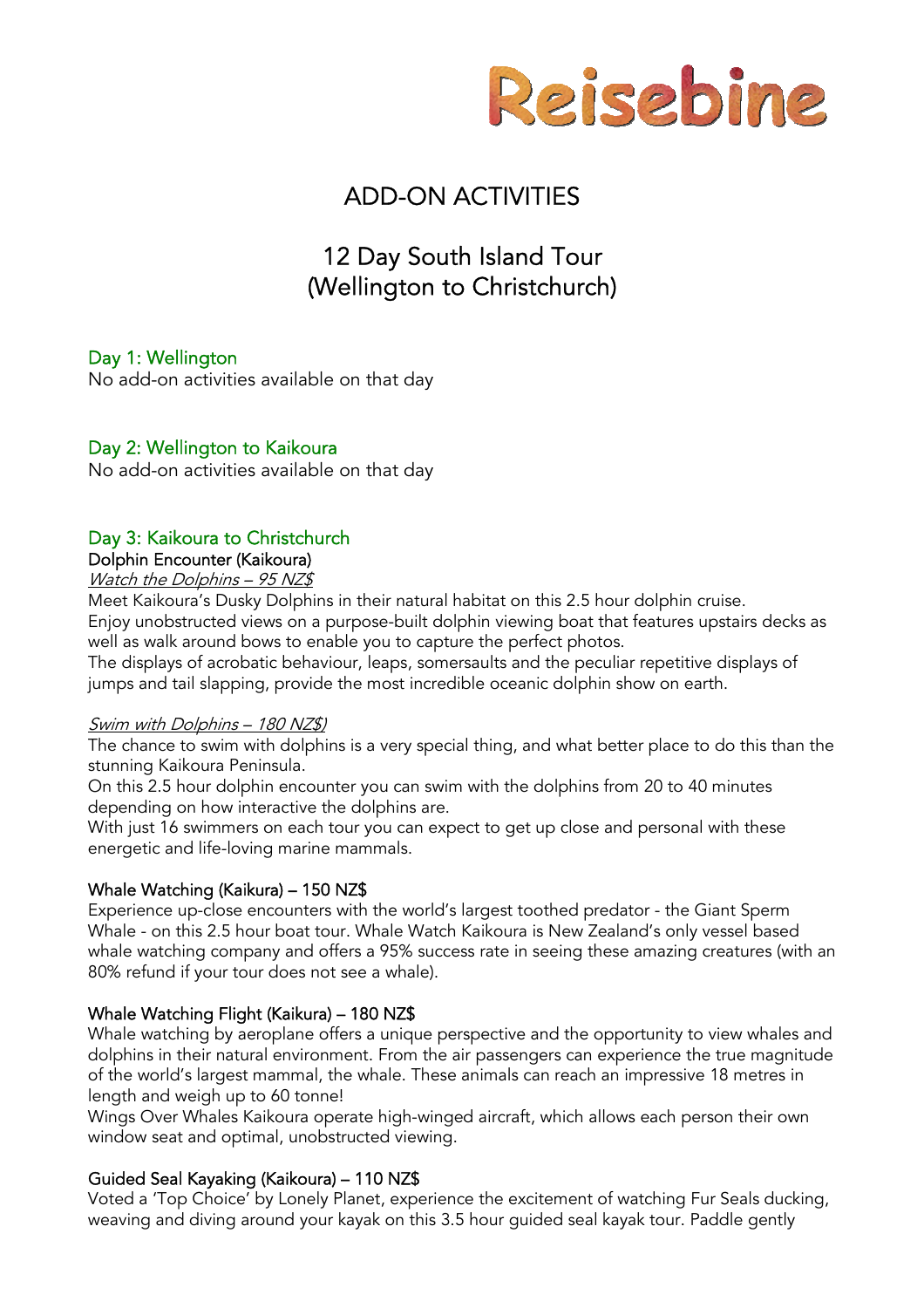along with these marine creatures as they swim around the Kaikoura Peninsula hunting for their favourite feed of Octopus.

This TripAdvisor Hall of Fame activity includes your kayak, basic paddling lessons and safety briefing, as well as a 15 minute debrief at the end of your tour.

# Swim with Seals (Kaikoura) – 120 NZ\$

This totally unique 2.5 hour experience allows you to swim with New Zealand Fur Seals (a.k.a Kekeno) in their own spectacular natural environment on the South Island's Kaikoura Coast. Rated one of the world's 'Top 10 Marine Encounters' by Lonely Planet, you will snorkel with seals in shallow waters and spend time watching and learning about these life-loving mammals. Expect to get up close and personal - it's common for the seals to come as close as 3 meters away from you, although as they are wild animals each tour is different!

Wetsuits and snorkels are provided, just bring your swimwear and a towel. Allow 2.5 hours in total (with around 1 hour in the water).

# Surf Lesson (Kaikoura) – 80 NZ\$

Kitted out with top quality wetsuits, booties and a 9ft board, you'll be ready to hit the waves with international surf coach and NZ Body Glove team rider Dave Lyons.

You'll first learn about safety in the water and board design, before moving on to board control and wave selection, and finally standing and balancing. You'll be hanging ten in no time with the Southern Alps as your backdrop, and you might even find yourself sharing the waves with the local Dusky Dolphins.

Need to know

- Approximately 3 hours in duration
- All equipment provided

# Day 4: Christchurch to Ohau

# Grand Traverse Scenic Flight (Lake Tekapo) – 395 NZ\$

One of New Zealand's must-do scenic flights, on this 50 minute experience you will get to see unrivaled views of Aoraki Mount Cook National Park, Westland Tai Poutini National Park including Franz Josef and Fox Glaciers - and the Tasman Glacier.

Every passenger gets their own window seat, and you'll get to enjoy commentary about the geography, geology and history of these stunning national parks. Expect to see unobstructed views of ancient rainforests, turquoise glacial lakes, permanent ice and snow, golden tussock lands and the braided river systems of the MacKenzie Basin. Just wow!

# Day 5: Ohau to Queenstown

# Kawarau Bungy Jumping (Queenstown) – 205 NZ\$

This is the World's First Commercial Bungy Jump Site created by AJ Hackett. The Kawarau Gorge Suspension Bridge is a bridge which runs over the Kawarau River in the South Island of New Zealand. Here, with your heart pounding and mind racing, you can bungy jump 43 meters down towards the river below. You can even dip into the river and get wet if you want (this is know as a water touch bungy).

Please note the following weight restrictions apply: minimum 35kg and maximum 235kg.

# Skyline Gondola (Queenstown)

#### Gondola – 44 NZ\$

The Skyline Gondola is the steepest cable car in the Southern Hemisphere, and will ferry you 450 metres above Queenstown and Lake Wakatipu to the top of Bob's Peak. From this incredible vantage point you'll enjoy a spectacular 220 degree panoramic views of Coronet Peak, The Remarkables, Walter and Cecil Peak and, of course, Queenstown.

Gondola + 3 Luge Rides – 63 NZ\$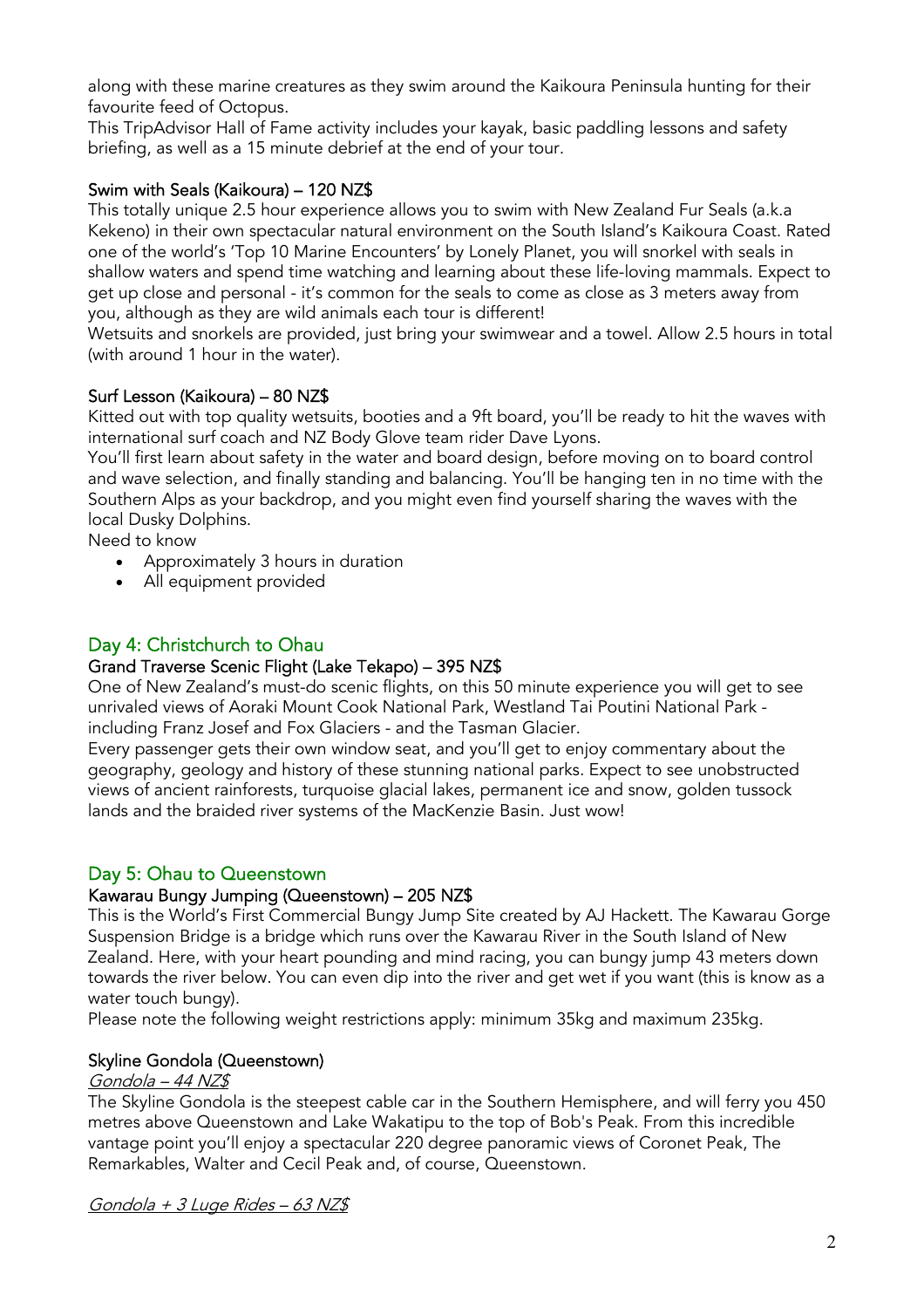Combine your Gondola trip with three thrilling luge rides. Jump in the drivers seat of a gravity propelled luge cart and take on over 800 metres of banked corners, tunnels and dippers. You'll be a bit tentative the first time around, but by the third you'll be flying. Take our word for it - the Queenstown Luge is loads of fun in the most incredible setting.

# Shotover Jet Boat (Queenstown) – 159 NZ\$

Celebrated as 'The World's Most Exciting Jet Boat Ride', the world-famous Shotover Jet has thrilled over 3 million people since 1965.

You'll blast over 10cm deep water, doing 360-degree spins along the famous Shotover River and deep into the stunning Shotover River Canyons. At 85km an hour, your driver will skillfully glide the powerful boat past rocky cliffs, crags and boulders, and speed through the dramatic and narrow canyons.

Each ride lasts for about 25 minutes and lifejackets are provided.

# Walter Peak Dinner with TSS Earnslaw Cruise (Queenstown) – 153 NZ\$

Journey from Queenstown across picturesque Lake Wakatipu to Walter Peak Station aboard the TSS Earnslaw. This historic steamship, affectionately known as the Lady of the Lake, was launched in the same year as the Titanic and still graces the lake with her elegance.

Relaxing in the charming Colonel's Homestead Restaurant at the heart of the stately Walter Peak homestead, you'll enjoy a gourmet BBQ buffet dinner, including an array of local produce, from succulent meats to delicious vegetables and salads.

Walter Peak Station was taken over by the Mackenzies in the 1880's and the family were credited with developing many of the principles of successful high country farming during their 80 years working the property. After dinner, an entertaining demonstration will give you a glimpse of high country life, before a magical night-time cruise back to Queenstown.

# Day 6: Queenstown

# Milford Sound Fly Cruise Fly package (Queenstown) – 520 NZ\$

Experience the world-famous Milford Sound from both the air and water on this 'fly cruise fly' halfday package. Starting with a scenic flight from Queenstown to Milford over the snow-capped Southern Alps, you can expect breathtaking panoramic views of lakes, rainforests, waterfalls and mountains. After landing at Milford board your boat for a leisurely 90 minute cruise of the full length of the Sound. After the cruise, your pilot will bring you back to the aircraft for your return flight to Queenstown along a different - but equally impressive - flight path.

# Milford Sound Nature Cruise (Queenstown) – 209 NZ\$

Travel from Queenstown via a luxury coach before enjoying a 2 hour boat cruise of this worldfamous natural phenomenon. As you cruise the length of the fiord, learn about the history of the region and benefit from the knowledge of your specialist nature guide. Experience the spray of a waterfall as you cruise close to sheer rock faces or watch out for dolphins, seals and in season, the rare Fiordland crested penguins.

What to bring

- Lunch
- **Snacks**
- Waterproof clothes

# Doubtful Sound Wilderness Cruise

Winter, May-September – 285 NZ\$

Travel to the heart of Fiordland National Park and take in the beauty and vastness of remote Doubtful Sound on a Wilderness Cruise. It will take your breath away as you experience its deep wilderness.

What's included

• A 3 hour cruise of Doubtful Sound, exploring beautiful waterways on our way to meet the Tasman Sea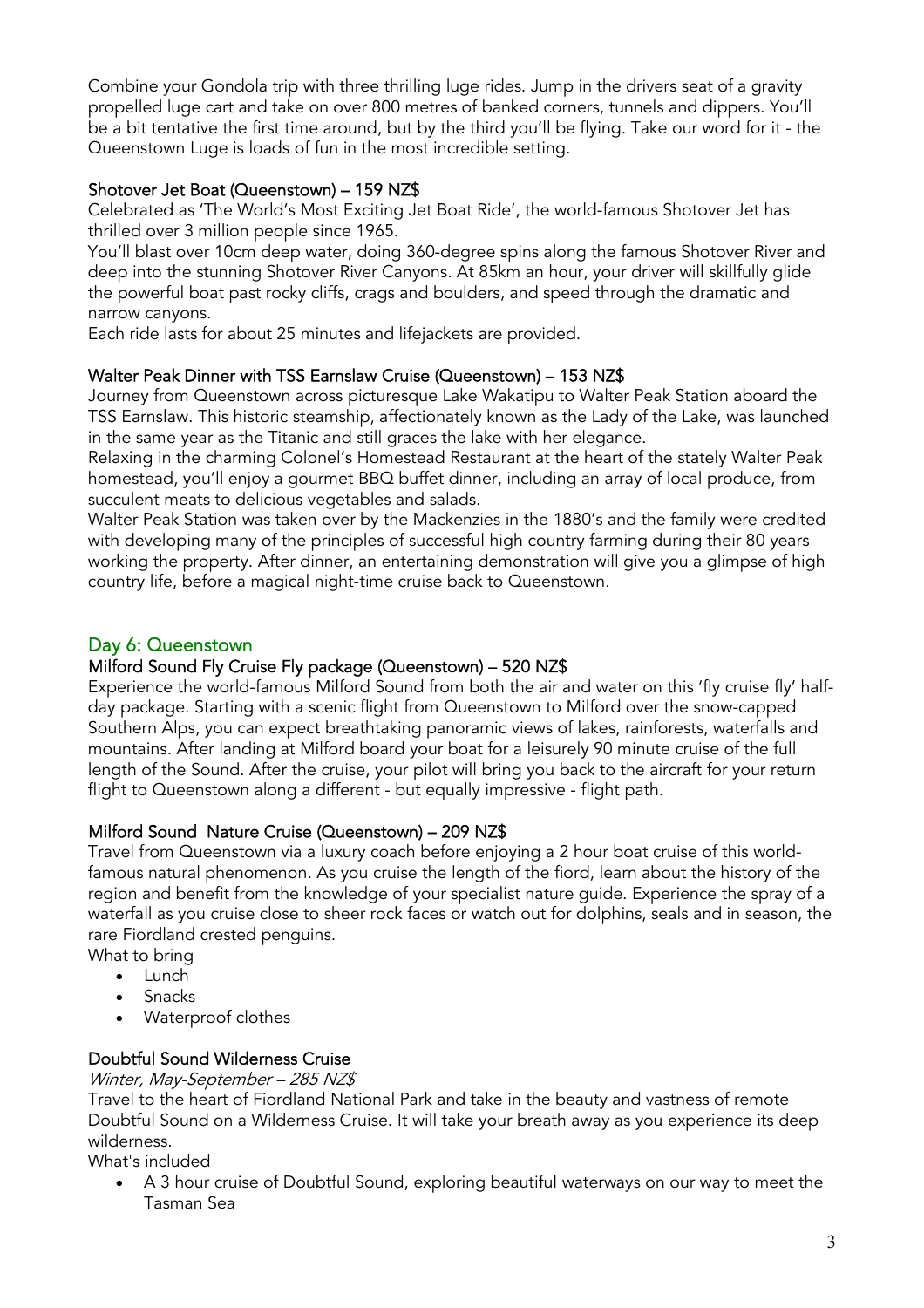- Commentary by knowledgeable onboard nature guide
- Wildlife viewing, including dolphins, fur seals and even occasionally penguins
- Start with a cruise across Lake Manapouri, followed by a coach trip over the epic Wilmot Pass through Fiordland's rainforest and into the Sound.

# Summer, October-April – 319 NZ\$

Travel to the heart of Fiordland National Park and take in the beauty and vastness of remote Doubtful Sound on a Wilderness Cruise. It will take your breath away as you experience its deep wilderness.

What's included

- A 3 hour cruise of Doubtful Sound, exploring beautiful waterways on our way to meet the Tasman Sea
- Commentary by knowledgeable onboard nature guide
- Wildlife viewing, including dolphins, fur seals and even occasionally penguins
- Start with a cruise across Lake Manapouri, followed by a coach trip over the epic Wilmot Pass through Fiordland's rainforest and into the Sound.

# Shotover Jet Boat

See day 5.

# Lord of the Rings 4WD Tour (Queenstown) – 225 NZ\$

4 Hour Tour.

Discover some of New Zealand's most breathtaking Lord of the Rings filming locations on this 4 wheel drive (4WD) adventure experience.

Visit the filming locations of Minas Tirith, the Pillars of the Kings (Argonath), Gladden Fields, Misty Mountains, the Ford of Bruinen and more. Includes gold panning experience and light refreshments.

## Dart River Funyaks (Queenstown) – 399 NZ\$

Funyaks are inflatable kayaks and an amazing way to explore the Dart River. Your experience starts with an exhilarating jet boat ride up the Dart River into the world-renowned Mt Aspiring National Park. Then travel back downriver in your unique Funyak exploring pristine waters as they trickle from the Southern Alps to Lake Wakatipu, along with hidden streams, rock pools and dramatic chasms. Enjoy a gourmet buffet lunch before heading via 4 wheel drive coach to a number of Middle Earth locations featured in 'The Lord of the Rings' and 'The Hobbit'. Please bring:

Summer: Sunglasses, sun hat, sunscreen, Insect repellent, camera and warm outer layer. Winter: Wear thermals and warm clothing plus hat, gloves, woollen socks, windproof jacket, sunglasses, insect repellant and camera.

Year-round: Bring warm underwear or swimwear, a change of underwear and towel.

# Skyline Gondola

See day 5

#### Horse Trek - Lord of the Rings (Queenstown) – 195 NZ\$

Discover Mount Aspiring National Park and visit filming locations for Lord of the Rings, Narnia and Wolverine on this 90 minutes guided horse trek. Visit the ancient beech forest where Boromir was killed in Lord of the Rings - The Fellowship of the Ring, as you ride through this stunning World Heritage site located in New Zealand's Southern Alps.

Please bring: Long trousers, suitable sturdy footwear, sunglasses, sunscreen. During winter please bring warm layers including socks, gloves, scarf.

Suitable for beginner riders. Please note, there is a maximum weight restriction of 95kg for this activity.

This includes transport to and from Glenorchy from Queenstown.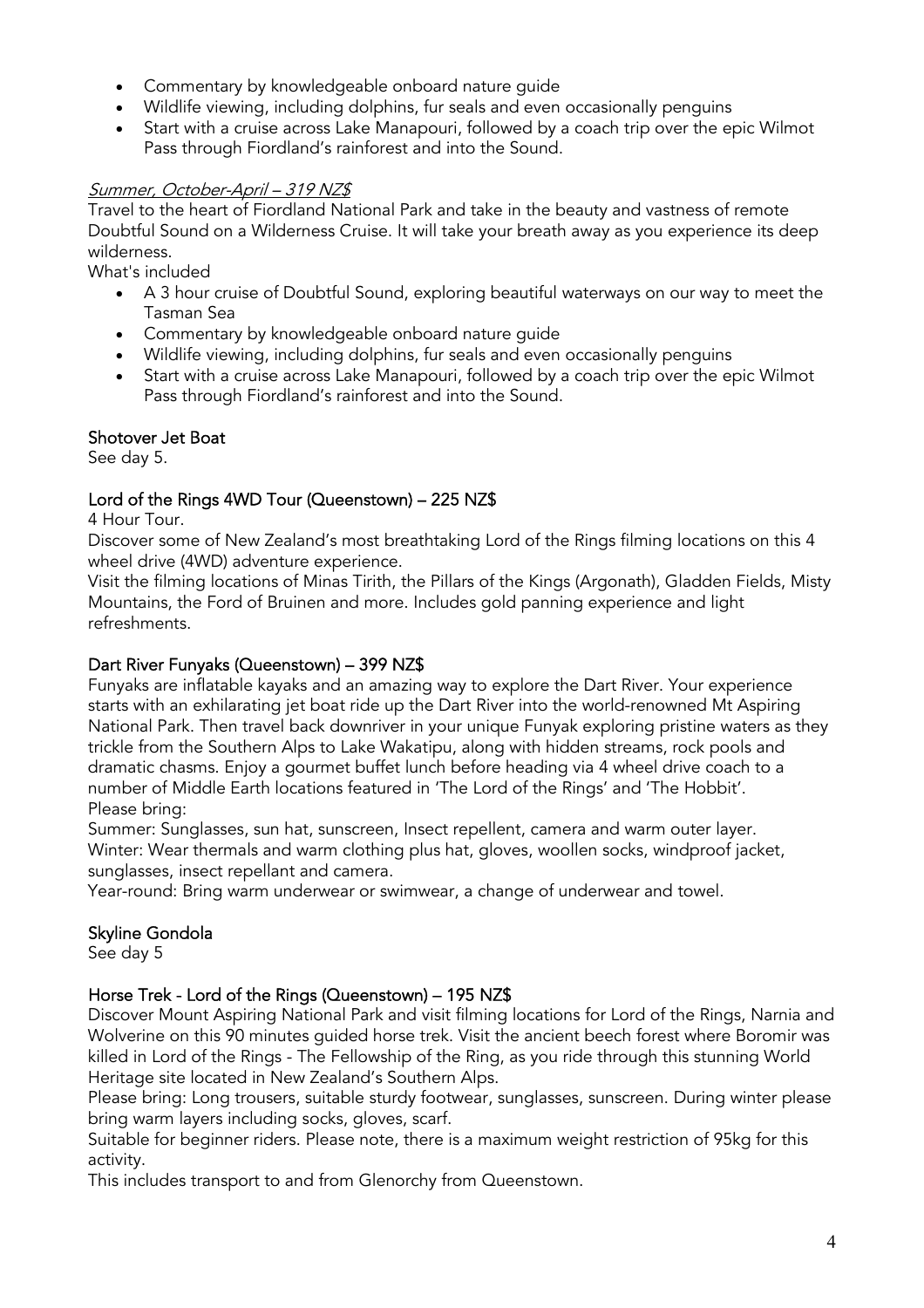# Day 7: Queenstown to Wanaka

# Day 8: Wanaka

#### Skydiving (Wanaka)

#### 12,000 feet Tandem Skydive – 369 NZ\$

Skydiving is the ultimate adrenaline activity! Strap yourself to a beautiful stranger and fly up to 12,000ft before jumping out of the plane. Experience jaw-dropping views of Wanaka as you freefall through the air at 200 kilometres per hour towards the earth! No experience necessary your expert skydiving instructor will tell you everything you need to know.

Please note - weight restrictions apply: Maximum weight is 115kg (253lbs). All persons over 95kg are subject to Tandem Master assessment at the drop zone. Persons 95kg -104.9kg will incur a weight surcharge of \$50 and those 105kg-115kg a weight surcharge of \$75. The minimum weight is 30kg (66lbs) and all passengers must be big enough to fit safely into the harness. Weather: We do not jump if the weather is bad. If you are not able to skydive when you are booked we can re-book you later on during the day, or the next day depending on the weather and your schedule.

#### 15,000 feet Tandem Skydive – 469 NZ\$

Strap yourself to a beautiful stranger and fly up to 15,000ft before jumping out of the plane. Please note - weight restrictions apply: Maximum weight is 115kg (253lbs). All persons over 95kg are subject to Tandem Master assessment at the drop zone. Persons 95kg -104.9kg will incur a weight surcharge of \$50 and those 105kg-115kg a weight surcharge of \$75. The minimum weight is 30kg (66lbs) and all passengers must be big enough to fit safely into the harness. Weather: We do not jump if the weather is bad. If you are not able to skydive when you are booked we can re-book you later on during the day, or the next day depending on the weather and your schedule.

#### Mou Waho Sustainable Boat Trip (Wanaka) – 239 NZ\$

Enjoy a luxury boat cruise on Lake Wanaka to the remote Mou Waho Island nature reserve, home of the lake, on an island, in a lake! Mou Waho Island is a predator-free reserve with a natural glacial-formed lake at its summit. On Mou Waho you can see the rare flightless Buff Weka (extinct on New Zealand's mainland since 1920) and the Mountain Stone Weta.

A one hour guided bush walk is included taking you up to the lake right on top of the island and panoramic views of majestic mountain and lake scenery. This is rated as one of the top activities in Wanaka and not to be missed.

Includes morning or afternoon tea.

#### Waterfall Climbing (Wananka) – 199 NZ\$

Experience the adventure of Via Ferrata ("Iron-Roads" in Italian). This thrilling yet safe method of climbing has been used in Europe for hundreds of years and was used extensively in WW1 to transport troops across high mountain passes. Climbers secure themselves to the cable and climb using iron rungs, ladders and bridges, and even if you've never climbed before you'll soon be traversing near vertical terrain with relative ease!

On this approximately 3hr climbing experience you'll venture into the heart of a towering waterfall, cross three suspension bridges and discover hidden pools, before traversing back to the base along a picturesque trail.

Need to know

- Basic fitness required.
- Must be happy walking on uneven terrain for up to 2 hours.
- Snacks, and all climbing & safety equipment provided.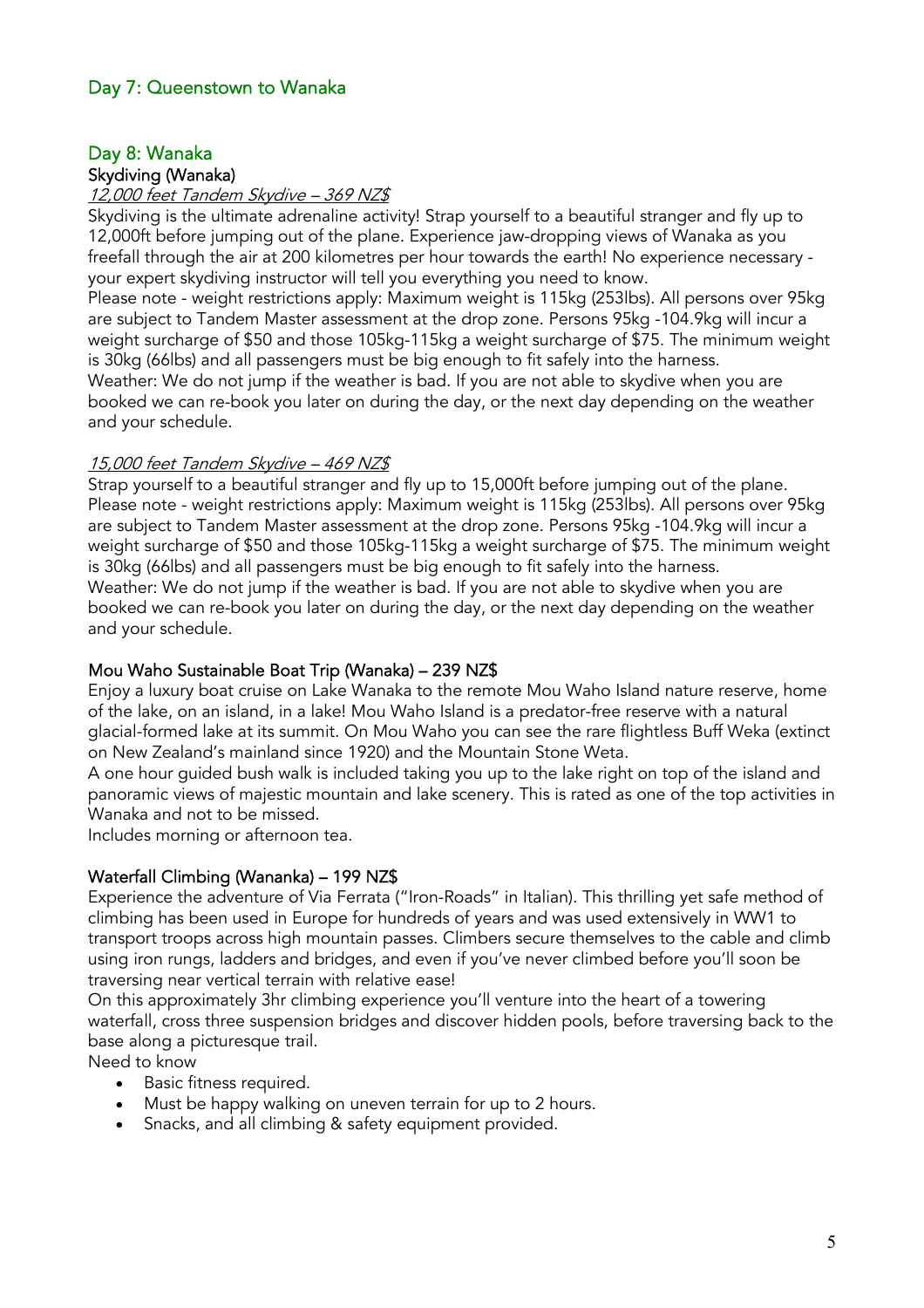## Rob Ray Glacier Guided Walk (Wanaka) – 295 NZ\$

The Rob Roy Glacier in beautiful Mt Aspiring National Park is a sight to behold, and an example of mother nature at her most spectacular, with enormous chunks of ice often seen tumbling from the face of the glacier, filling the valley with a thunderous roar.

Your day begins with a scenic drive from Lake Wanaka into the scenic Matukituki valley, followed by a brief walk through farmland, before crossing a swing bridge and finally emerging from the alpine treeline. You'll enjoy lunch in the most magical of settings, surrounded by mountain streams and alpine herb fields, with stunning views from every angle.

Need to know:

- Actual walking distance: 10 kms return
- Actual walking time: 4 hours return
- Altitudes: highest 780m
- Season: all year but weather dependent
- Requirements: good strong walking shoes/boots, suitable layers of clothing, waterproof jacket. Bring a day-pack and water bottle
- Lunch and refreshments are included
- Grade: moderate fitness required

#### Lear to Fly – One Day Mountain Flying (Wanaka)

#### 20 Minute Trial Flight - 189 NZ\$

Learn to fly a plane on this 20 minute trial flight over breathtaking Lake Wanaka. Suitable for complete beginners - no prior experience necessary. You get to take off, fly, and land the plane all under the supervision of our expert pilot instructors. Bring along a friend for FREE.

#### 30 Minute Trial Flight – 239 NZ\$

Learn to fly a plane on this 30 minute trial flight over breathtaking Lake Wanaka, Mou Waho & Mou Tapu Islands with stunning views of Lake Hawea. Suitable for complete beginners - no prior experience necessary. Take off, fly, and land the plane all under the supervision of our expert pilot instructors. A friend can join you for FREE!

#### 60 Minute Trial Flight – 419 NZ\$

Learn to fly a plane on this 60 minute trial flight over breathtaking Lake Wanaka, Mt Aspiring National Park to see Mt Aspiring and stunning glaciers. Suitable for complete beginners. You get to take off, fly, and land the plane all under the supervision of our experienced flight instructors. Bring a friend for FREE!

#### Day 9: Wanaka to Franz Josef

No add-on activities available on that day.

#### Day 10: Franz Josef

#### Heli Hike (Franz Josef)

A truly amazing way to experience Franz Josef, this heli hike experience starts with a scenic flight from Franz Josef Village to Franz Josef Glacier where you will land on the ice itself. Once on the glacier you have around 3 hours to explore this exquisite natural icescape. Your expert ice guide will show you the most safe and spectacular routes around the glacier, including narrow crevasses, towering walls of ice or even crawling through blue ice tunnels. No two trips are the same on this evolving natural playground.

A reasonable level of fitness and agility is required for this activity.

Included: all the gear you need to walk on the ice including boots, crampons and trekking poles, and your guide carries an ice pick so they can maintain your path as your trip progresses.

Please bring: warm, breathable base clothing such as merino, long pants for walking in (jeans are not suitable, tracksuits and leggings are fine), sunglasses (essential), sunblock, warm hat & gloves, camera or phone, water bottle, small snack.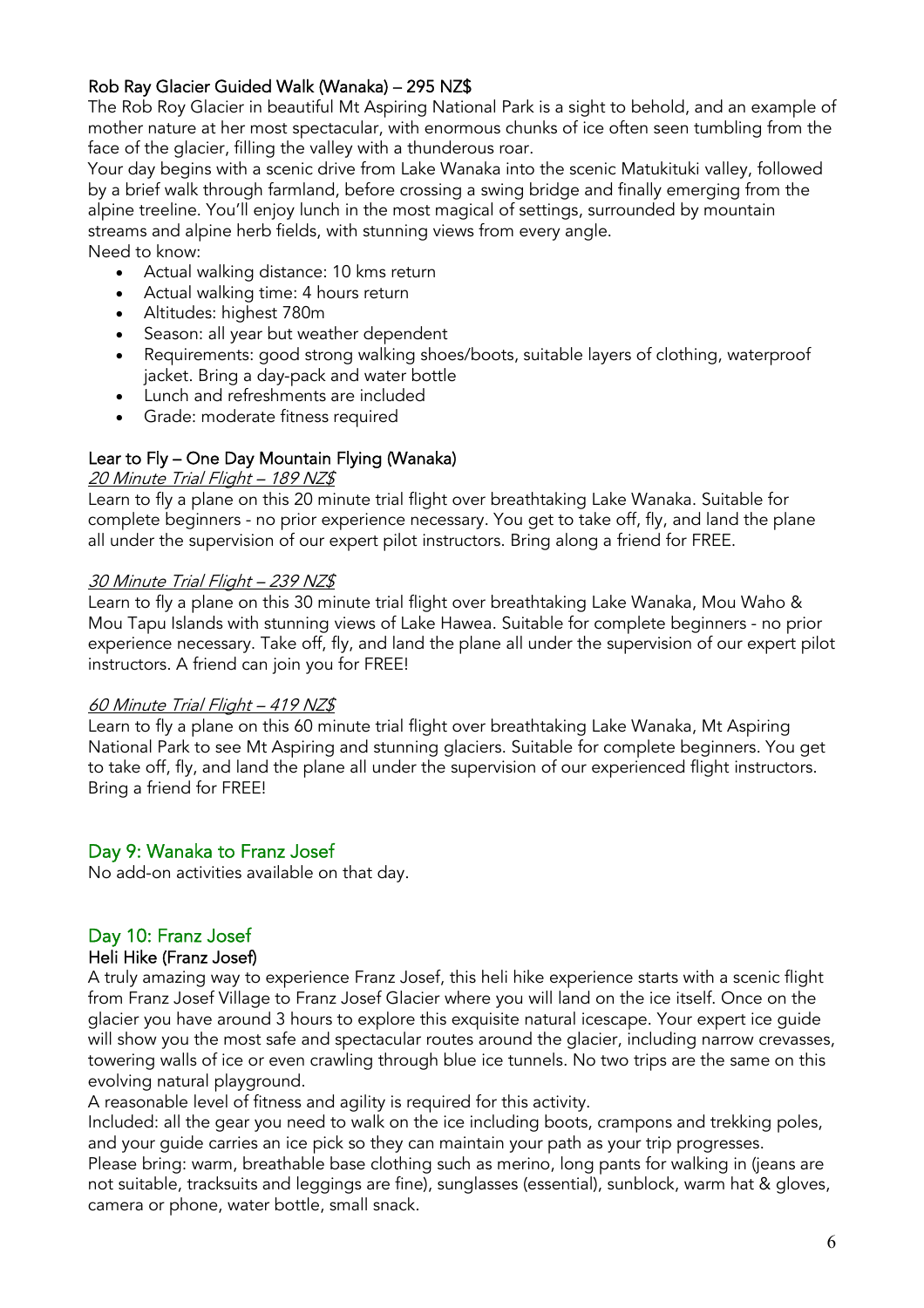Pricing \$485 (Available Until 31 Dec 2019) \$499 (Available From 01 Jan 2020)

# Heli Ice Climbing (Franz Josef) – 609 NZ\$

Glacier climbing in Franz Josef is considered some of the best in the world. After a full safety briefing start your adventure with a scenic helicopter ride up onto the glacier, soaking up stunning views of the Southern Alps. Once on the ice it's just a short hike to the best available climbing spots and the climbing begins!

The 4 hour Heli Ice Climb includes a helicopter transfer to the glacier, all safety equipment, a safety briefing and climbing tuition from your expert ice climbing guide. Suitable for beginners!

# Heli Scenic Flight (with snow landing) (Franz Josef) – 280 NZ\$

Soak up unparalleled views of Franz Josef Glacier and New Zealand's West Coast on this 25 minute scenic flight with snow landing. Fly over the world famous glacier and through the Southern Alps to Mt Elie De Beaumont for a thrilling snow landing experience. See Mt Cook and Mt Tasman from the air and enjoy New Zealand alpine wilderness at its most rugged; rainforests, snow-capped mountains, glaciers and valleys. Glacier Country Helicopters is a local family owned and operated helicopter company based in Franz Josef Glacier on the West Coast of New Zealand's South Island.

# Glacier Country Kayaks (Franz Josef) – 115 NZ\$

Experience panoramic views of glaciers, untouched Jurassic rainforests, glaciers and the stunning Southern Alps on this 3 hour guided glacier kayaking tour in Franz Josef. Paddle deep into the heart of the Okarito Kiwi Sanctuary via a rainforest creek and explore this protected natural environment with your knowledgeable kayak tour guide.

No kayaking experience necessary.

Please bring: snacks, water-bottle, camera, sunglasses and sunscreen. In winter, wear 2-3 warm layers on your top half. Jeans are not recommended for this activity.

# Skydiving (Franz Josef) -

#### 16,500 ft Skydive - 429 NZ\$ Experience the thrill of a 16,500 ft Skydive (60+ seconds of freefall) above the Westland & Aoraki/Mt Cook National Parks.

#### 20,000 ft Skydive - 599 NZ\$

Experience the thrill of NZ's Highest Skydive from 20,000 ft (85+ seconds of freefall) above the Westland & Aoraki/Mt Cook National Parks.

#### Glacier Valley Walk (guided, 3 hours) (Franz Josef) – 82 NZ\$

An ideal option for those who prefer to stay off the ice, the glacier valley walk will give you an indepth appreciation for this incredibly dynamic environment. The Waiho River Valley has been carved out by countless glacial advances, and your guide will introduce you to the fascinating evidence of glaciation.

From Maori legends to recent history, to pristine waterfalls and the ever-changing path of the Waiho River, a guided glacier walk will give you a new appreciation for your unique surroundings. After a brief climb, you'll be rewarded with views of the glacier's terminal face and enjoy a welldeserved hot drink.

Need to know

• You Glacier Valley Walk includes complimentary access to the Franz Josef Glacier Hot pools.